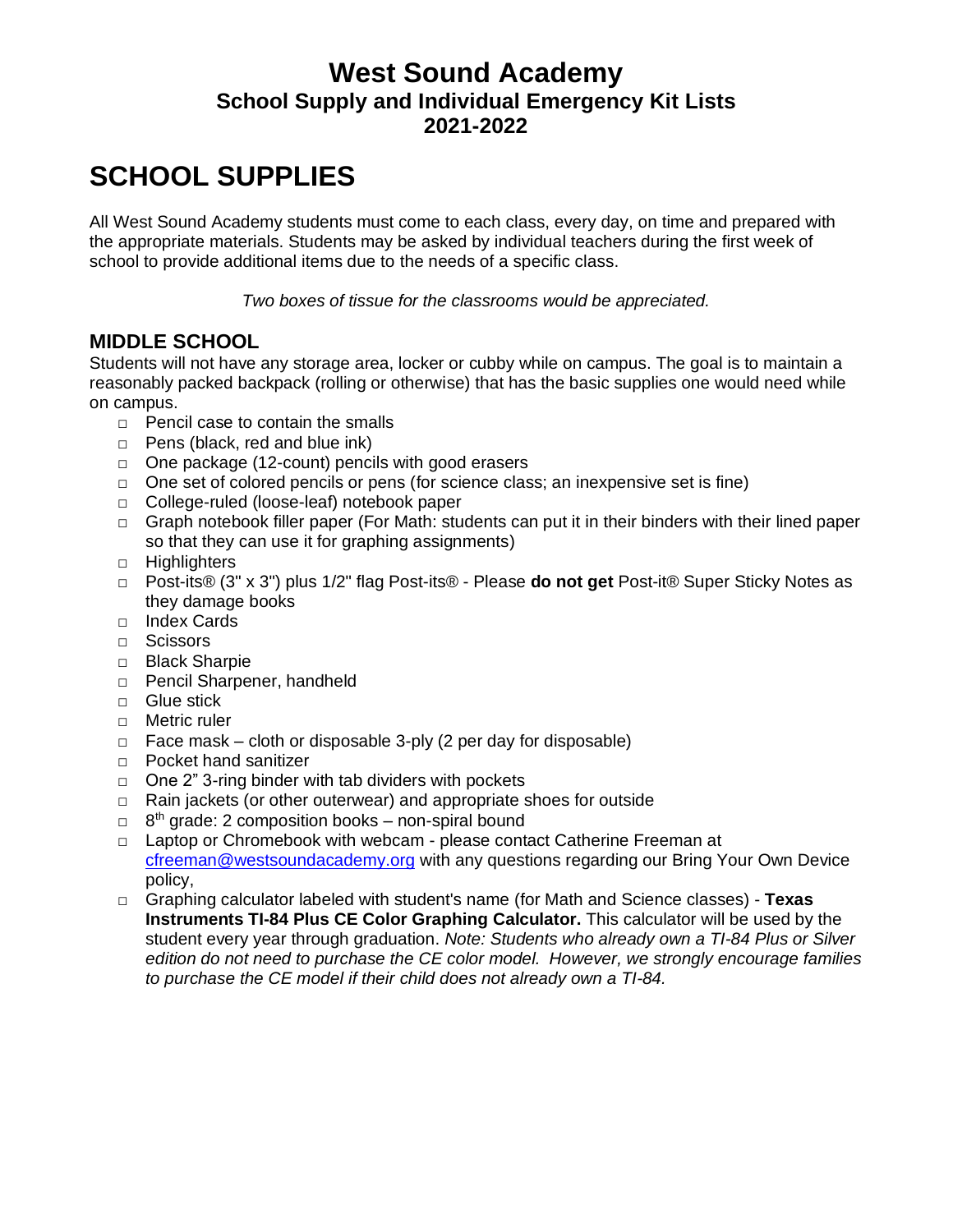## **West Sound Academy School Supply and Individual Emergency Kit Lists 2021-2022**

### **UPPER SCHOOL**

- $\Box$  Pencil case to contain the smalls
- □ Mechanical pencils or pencils, all with good erasers
- $\Box$  One set of colored pencils or pens (for use in science class; an inexpensive set is fine)
- □ College-ruled (loose-leaf) notebook paper
- □ Graph notebook filler paper (For Math: students can put it in their binders with their lined paper so that they can use it for graphing assignments)
- □ Index Cards
- □ Pencils with good erasers
- □ Pens, with some in colors other than blue or black
- □ Highlighters
- □ Post-its® (3" x 3") plus 1/2" flag Post-its® Please **do not get** Post-it® Super Sticky Notes as they damage books
- □ Scissors
- □ Glue stick
- □ Metric ruler
- □ Black Sharpie
- □ Pencil Sharpener, handheld
- $\Box$  Face mask cloth or disposable 3-ply (2 per day for disposable)
- □ Pocket hand sanitizer
- □ Three Composition books non-spiral-bound
- $\Box$  One 2" 3-ring binder with tab dividers with pockets
- □ Rain jackets (or other outerwear) and appropriate shoes for outside
- □ Laptop with webcam please contact Lionel at [cfreeman@westsoundacademy.org](mailto:cfreeman@westsoundacademy.org?subject=Laptop) with any questions regarding our Bring Your Own Device policy, or review the BYOD flyer on the *Forms and Flyers* page of our website.
- □ Graphing calculator labeled with student's name (for Math and Science classes) must be the **Texas Instruments TI-84 Plus CE Color Graphing Calculator.** This calculator will be used by the student every year through graduation. *Note: Students who already own a TI-84 Plus or Silver edition do not need to purchase the CE color model. However, we strongly encourage families to purchase the CE model if their child does not already own a TI-84.*

#### □ **History students:**

- One subject-specific notebook to be left in classroom
- One subject-specific binder or folder for printed out and annotated readings to keep at home.
- One headset for listening and talking in the event that COVID requires social distancing, and for working with multimedia resources in class (e.g. **[MASSOLIT](https://massolit.io/)**)
- □ **Physics students:** 
	- One subject-specific folder with pockets or a small 3-ring binder
- □ **Zoology students:** 
	- One subject-specific folder with pockets or a small 3-ring binder